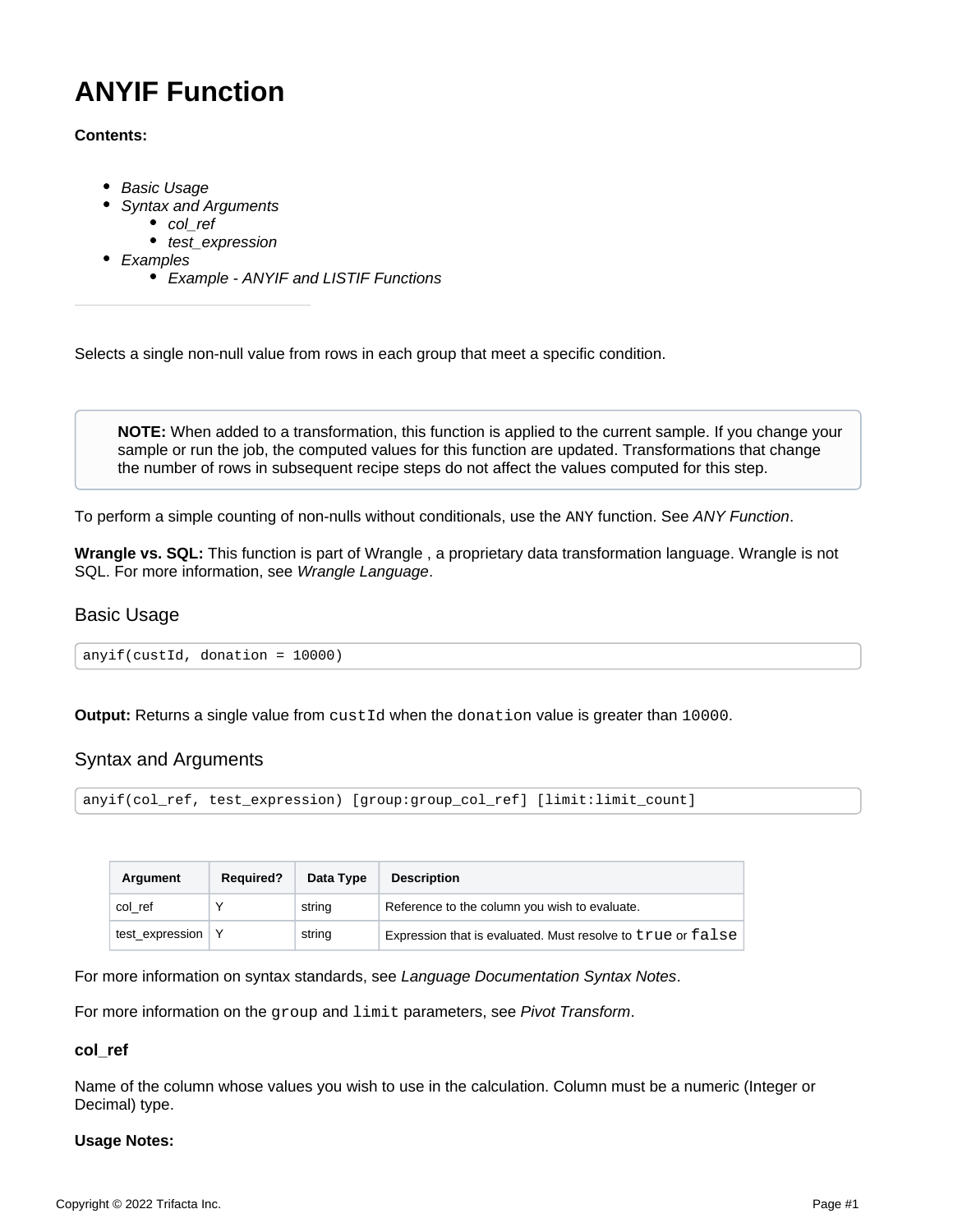| <b>Required?</b> | Data Type                                         | <b>Example Value</b> |
|------------------|---------------------------------------------------|----------------------|
| Yes              | String that corresponds to the name of the column | myValues             |

#### <span id="page-1-0"></span>**test\_expression**

This parameter contains the expression to evaluate. This expression must resolve to a Boolean (true or false) value.

#### **Usage Notes:**

| <b>Required?</b> | Data Type                                             | <b>Example Value</b>                              |
|------------------|-------------------------------------------------------|---------------------------------------------------|
| Yes              | String expression that evaluates to true or fa<br>lse | (LastName == 'Mouse' && FirstName ==<br>'Mickey'' |

# <span id="page-1-1"></span>Examples

**Tip:** For additional examples, see [Common Tasks](https://docs.trifacta.com/display/r087/Common+Tasks).

# <span id="page-1-2"></span>**Example - ANYIF and LISTIF Functions**

This section provides simple examples for how to use the ANYIF and LISTIF functions. These functions include the following:

- ANYIF Identifies a single value from a group that meets a specific condition. See [ANYIF Function](#page-0-3).
- $\bullet$  LISTAIF Lists all values within a group that meet a specified condition. See [LISTIF Function](https://docs.trifacta.com/display/r087/LISTIF+Function).

#### **Source:**

The following data identifies sales figures by salespeople for a week:

| <b>EmployeeId</b> | Date    | <b>Sales</b> |
|-------------------|---------|--------------|
| S001              | 1/23/17 | 25           |
| S002              | 1/23/17 | 40           |
| S003              | 1/23/17 | 48           |
| S001              | 1/24/17 | 81           |
| S002              | 1/24/17 | 11           |
| S003              | 1/24/17 | 25           |
| S001              | 1/25/17 | 9            |
| S002              | 1/25/17 | 40           |
| S003              | 1/25/17 |              |
| S001              | 1/26/17 | 77           |
| S002              | 1/26/17 | 83           |
| S003              | 1/26/17 |              |
| S001              | 1/27/17 | 17           |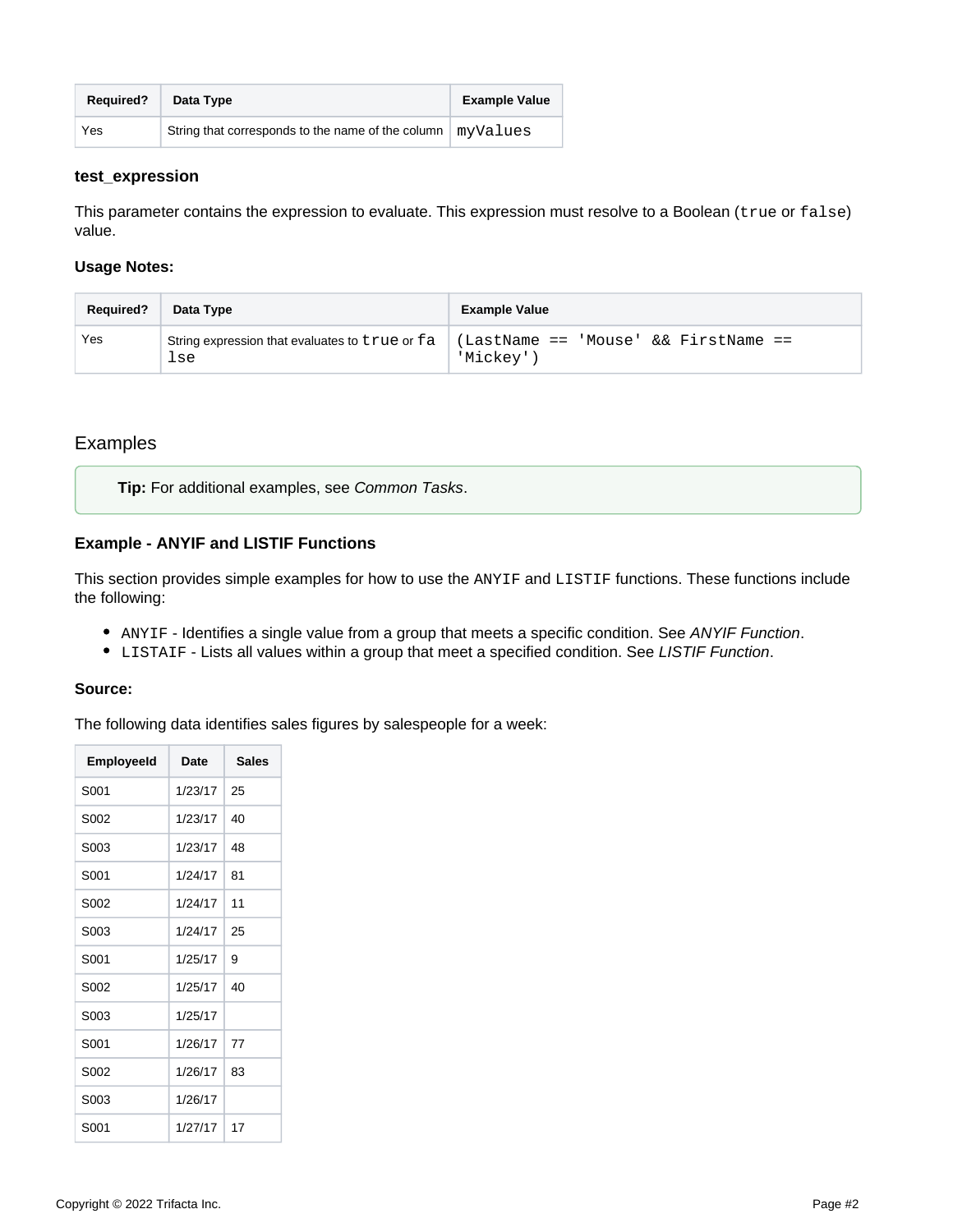| S <sub>0</sub> 02 | 1/27/17 | 71             |
|-------------------|---------|----------------|
| S <sub>00</sub> 3 | 1/27/17 | 29             |
| S <sub>001</sub>  | 1/28/17 |                |
| S <sub>0</sub> 02 | 1/28/17 |                |
| S <sub>00</sub> 3 | 1/28/17 | 14             |
| S <sub>001</sub>  | 1/29/17 | $\mathcal{P}$  |
| S <sub>0</sub> 02 | 1/29/17 | $\overline{7}$ |
| S003              | 1/29/17 | 99             |

#### **Transformation:**

In this example, you are interested in the high performers. A good day in sales is one in which an individual sells more than 80 units. First, you want to identify the day of week:

| <b>Transformation Name</b>    | New formula        |
|-------------------------------|--------------------|
| Parameter: Formula type       | Single row formula |
| Parameter: Formula            | WEEKDAY (Date)     |
| Parameter: New column<br>name | 'DayOfWeek'        |

Values greater than 5 in DayOfWeek are weekend dates. You can use the following to identify if anyone reached this highwater marker during the workweek (non-weekend):

| <b>Transformation Name</b>                    | Pivot columns                                  |  |
|-----------------------------------------------|------------------------------------------------|--|
| <b>Parameter: Rows labels</b>                 | EmployeeId, Date                               |  |
| <b>Parameter: Values</b>                      | $ANYIF(Sales, (Sales > 80 & & DayOfWeek < 6))$ |  |
| Parameter: Max number of<br>columns to create |                                                |  |

Before adding the step to the recipe, you take note of the individuals who reached this mark in the anyif\_Sales column for special recognition.

Now, you want to find out sales for individuals during the week. You can use the following to filter the data to show only for weekdays:

| <b>Transformation Name</b>                    | Pivot columns                           |  |
|-----------------------------------------------|-----------------------------------------|--|
| <b>Parameter: Rows labels</b>                 | EmployeeId, Date                        |  |
| <b>Parameter: Values</b>                      | LISTIF(Sales, 1000, (DayOfWeek < $6)$ ) |  |
| Parameter: Max number of<br>columns to create |                                         |  |

To clean up, you might select and replace the following values in the listif\_Sales column with empty strings: